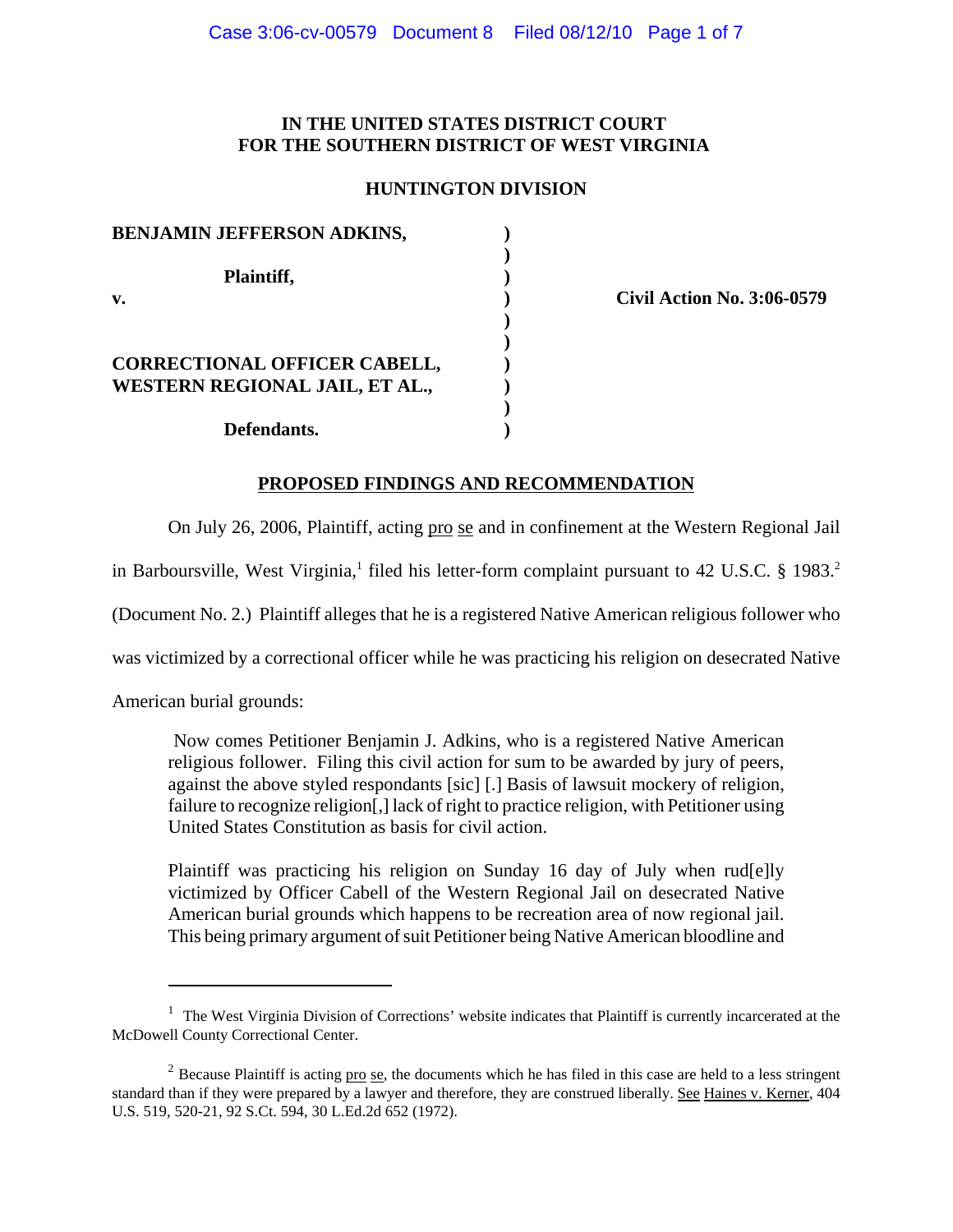Native American religious follower ask the Court to consider filing criminal charges against Officer Cabell for verbal abuse of Petitioner along with violating one[']s right to freedom of religion, pursuant to the United States Constitution, while acting in official capacity as correctional officer of the Western Regional Jail, Petitioner also asks the Honorable Court to hold Officer Cabell liable in individual capacity along with official capacity as correctional officer.

(Document No. 2, p. 1.)

#### **THE STANDARD**

Pursuant to the provisions of 28 U.S.C. § 1915A, the Court screens each case in which a prisoner seeks redress from a governmental entity or officer or employee of a governmental entity. On review, the Court must dismiss the case if the complaint is frivolous, malicious, fails to state a claim upon which relief can be granted, or seeks monetary relief from a defendant who is immune from such relief. In Bell Atlantic Corp. v. Twombly, 550 U.S. 544, 570, 127 S.Ct. 1955, 167 L.Ed.2d 929 (2007), the Supreme Court observed that a case should be dismissed for failure to state a claim upon which relief can be granted if, viewing the well-pleaded factual allegations in the complaint as true and in the light most favorable to the plaintiff, the complaint does not contain "enough facts to state a claim to relief that is plausible on its face." While the complaint need not assert "detailed factual allegations," it must contain "more than labels and conclusions" or a "formulaic recitation of the elements of a cause of action." Id. at 555.

The Supreme Court further explained its holding in Twombly in Ashcroft v. Iqbal, 129 S. Ct. 1937, 173 L.Ed.2d 868 (2009), a civil rights case. The Court wrote:

Two working principles underlie our decision in *Twombly*. First, the tenet that a court must accept as true all of the allegations contained in a complaint is inapplicable to legal conclusions. Threadbare recitals of the elements of a cause of action, supported by mere conclusory statements, do not suffice. [*Twombly*, 550 U.S.] at 555, 127 S. Ct. 1955 (Although for the purposes of a motion to dismiss we must take all of the factual allegations in the complaint as true, we "are not bound to accept as true a legal conclusion couched as a factual allegation" (internal quotation marks omitted). Rule 8 . . . does not unlock the doors of discovery for a plaintiff armed with nothing more than conclusions. Second, only a complaint that states a plausible claim for relief survives a motion to dismiss. *Id.*, at 556.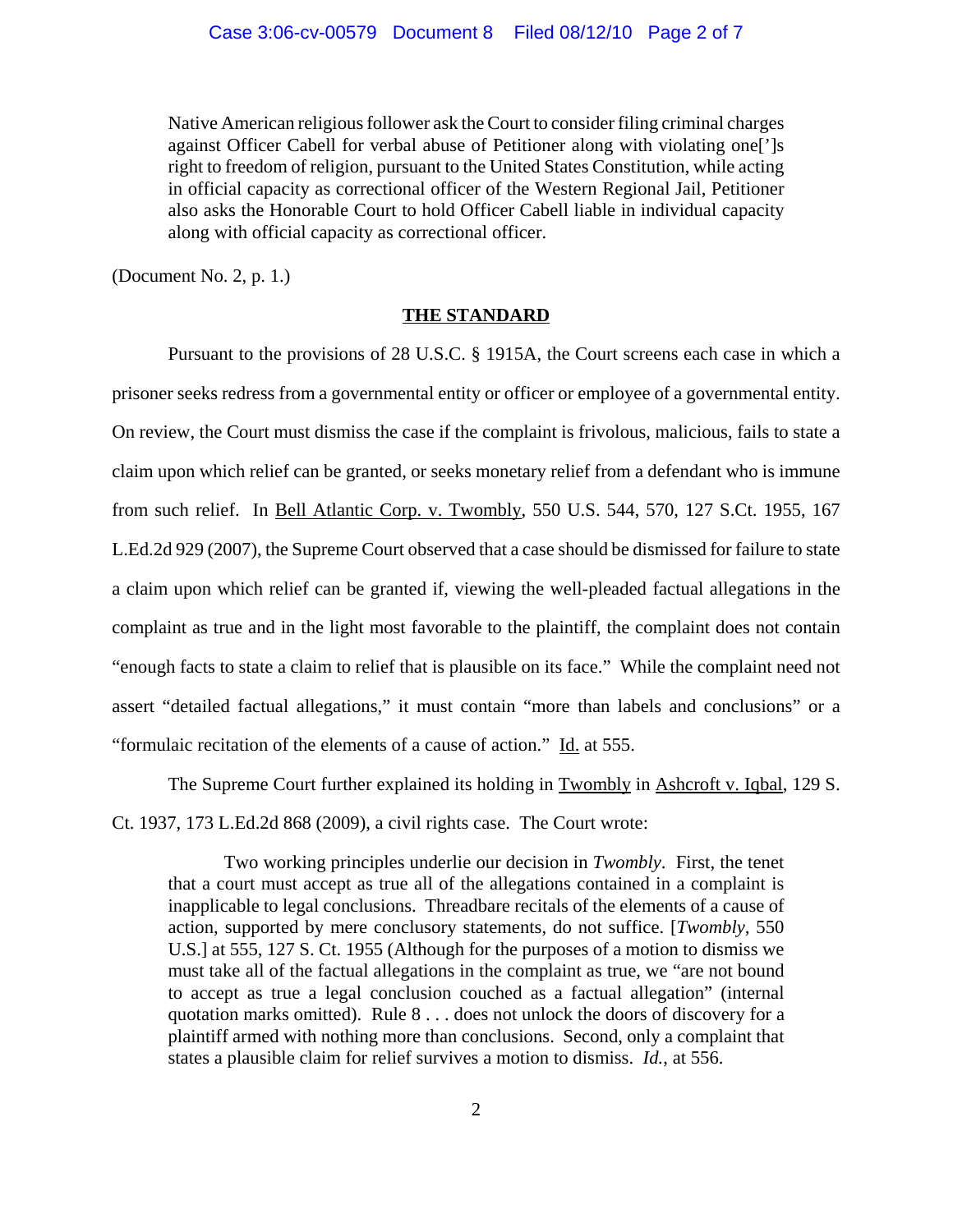\* \* \*

In keeping with these principles a court considering a motion to dismiss can choose to begin by identifying pleadings that, because they are no more than conclusions, are not entitled to the assumption of truth. While legal conclusions can provide the framework of a complaint, they must be supported by factual allegations. When there are well-pleaded factual allegations, a court should assume their veracity and then determine whether they plausibly give rise to an entitlement to relief.

129 S. Ct. at 1949-50.3

### **ANALYSIS**

"[F]ederal courts must take cognizance of the valid constitutional claims of prison inmates." Turner v. Safley, 482 U.S. 78, 84, 107 S.Ct. 2254, 2259, 96 L.Ed.2d 64 (1987). Section 1983 provides a remedy for violations of all "rights, privileges, or immunities secured by the Constitution and laws [of the United States]." Thus, § 1983 provides a "broad remedy for violations of federally protected civil rights." Monell v. Dep't of Social Services, 436 U.S. 658, 685, 98 S.Ct. 2018, 56 L.Ed.2d 611 (1978). Generally speaking, to state and prevail upon a claim under § 1983, a Plaintiff must prove that (1) a person acting under color of State law (2) committed an act which deprived him of an alleged right, privilege or immunity protected by the Constitution or laws of the United States.

Plaintiff contends that Defendants violated his constitutional rights when he was "rud[e]ly victimized by Officer Cabell ... on desecrated Native American burial grounds," and "verbally abused" while Plaintiff was practicing his religion. (Document No. 2, p. 1.) Plaintiff asks the Court to "consider filing criminal charges against Officer Cabell for verbal abuse and to find that his right to freedom of religion was violated by Defendants because they made a "mockery" of his religion,

 $3\,$  A motion to dismiss has not been filed in this case yet. Such a motion, filed pursuant to Rule 12(b)(6) of the Federal Rules of Civil Procedure, asserts that the complaint fails "to state a claim upon which relief can be granted," which is the same standard set forth in 28 U.S.C. § 1915A.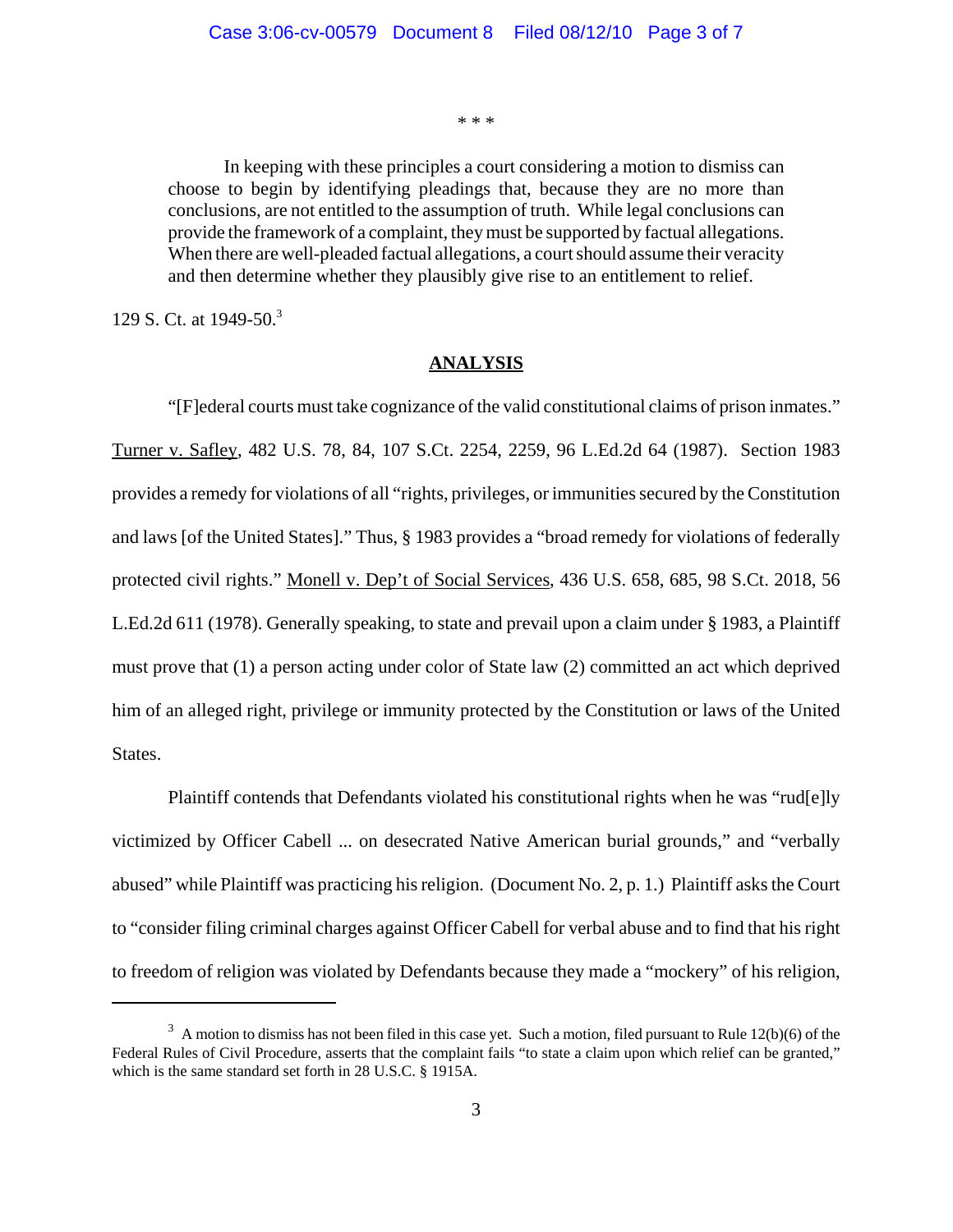failed to recognize his religion, and prevented him from practicing his religion. (Document No. 2, p. 1.)

Even construing Plaintiff's complaint liberally, it does not meet the requirements of Twombly and Iqbal cited above. Plaintiff's complaint simply does not state plausible claims for relief. Plaintiff's claims are nothing more than conclusory statements unsupported by well-pleaded factual allegations.

Regarding Plaintiff's allegations of verbal abuse, verbal harassment or abuse of an inmate by prison guards, without more, is insufficient to state a constitutional deprivation. Siglar v. Hightower, 112 F.3d 191, 193 (5th Cir. 1997) (verbal abuse by a prison guard does not give rise to a cause of action under § 1983); McBride v. Deer, 240 F.3d 1287, 1291 n.3 (10th Cir. 2001) (explaining that "acts or omissions resulting in an inmate being subjected to nothing more than threats and verbal taunts do not violate the Eighth Amendment"); Ivey v. Wilson, 832 F.2d 950, 954- 55 (6th Cir. 1987) (verbal abuse and harassment by prison officials do not state a constitutional violation under § 1983); Morrison v. Martin, 755 F. Supp. 683, 687 (E.D. N.C.) ("[w]ords by themselves [including verbal abuse or profanity] do not state a constitutional claim, without regard to their nature"), aff'd, 917 F.2d 1302 (4th Cir. 1990).

Even a disparaging comment about an inmate's religion does not state a claim under § 1983. Francis v. Hughes, No. 3:05-418-JFA-JRM, 2006 WL 2716458, at \*8 (D.S.C. Sept. 22, 2006) (critical comments by prison staff members about an inmate's religious beliefs did not state a claim under § 1983); Brown v. Byrd, No.Civ.A. 00-3118, 2000 WL 1780234, at \*8 (E.D. Pa. Dec. 1, 2000) (comment by prison guard to the effect of "you damn Muslims" while distasteful and inappropriate, did not rise to the level of a constitutional violation under § 1983).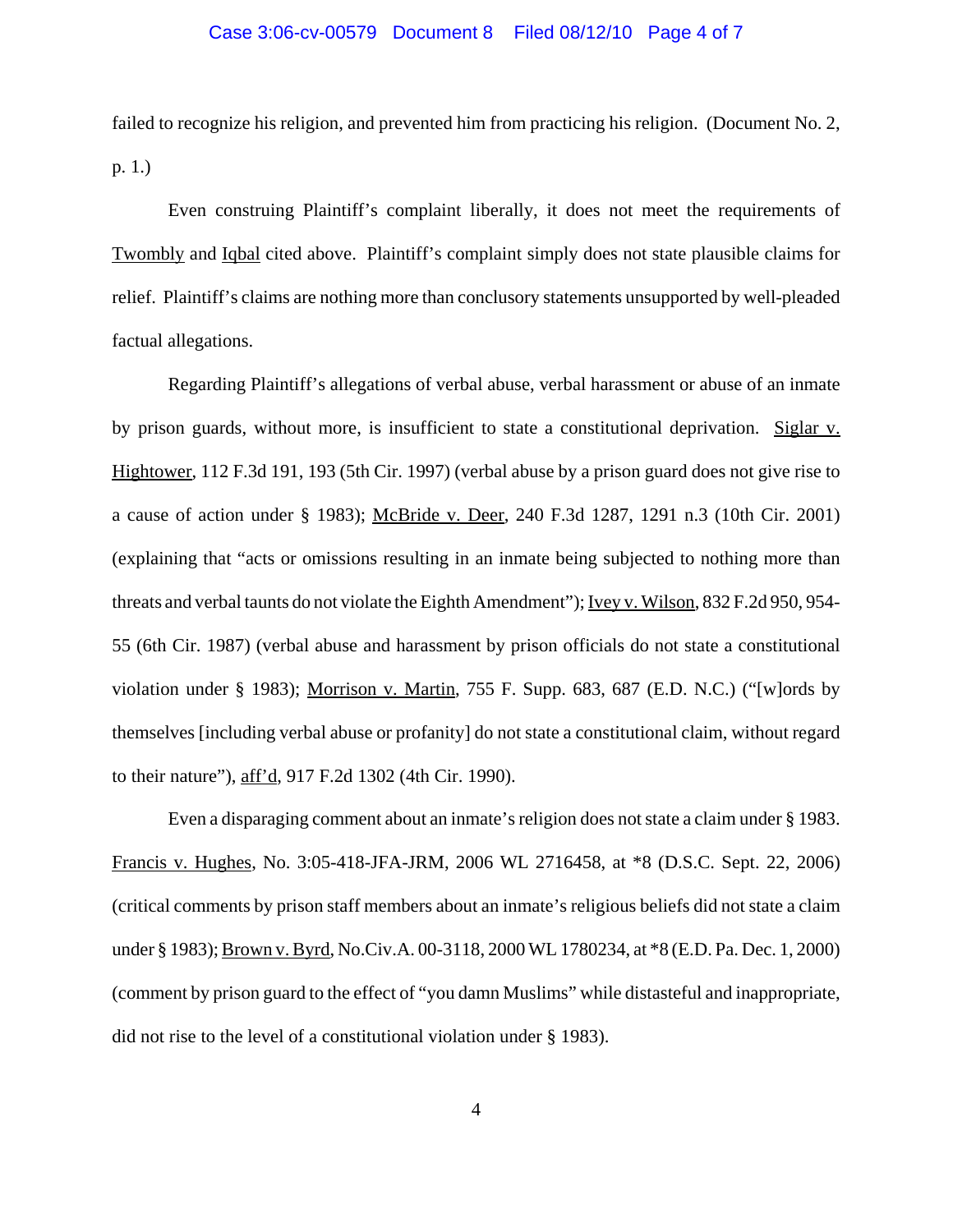### Case 3:06-cv-00579 Document 8 Filed 08/12/10 Page 5 of 7

Furthermore, this Court cannot order that criminal charges be filed against anyone, as that is a function of State and federal prosecutorial authorities. Plaintiff's complaint neither suggests what sort of damage or injury he sustained by Defendants' alleged actions, nor asks for a form of relief which this Court can grant.

Finally, regarding Plaintiff's complaint that Defendants violated his right to freedom of religion by making a mockery of his religion, failing to recognize his religion, and preventing him from practicing his religion, even construing Plaintiff's complaint liberally, Plaintiff's complaint also does not meet the requirements of Twombly and Iqbal with respect to these vague allegations.

The Religious Land Use and Institutionalized Persons Act ("RLUIPA"), 42 U.S.C. §§ 1983 and 2000cc et seq., provides as follows:

No government shall impose a substantial burden on the religious exercise of a person residing in or confined to an institution . . . even if the burden results from a rule of general applicability, unless the government demonstrates that imposition of the burden on that person –

(1) is in furtherance of a compelling governmental interest; and (2) is the least restrictive means of furthering that compelling governmental interest.

42 U.S.C. § 2000cc-1(a). "If a plaintiff produces prima facie evidence" of an RLUIPA violation, "the government shall bear the burden of persuasion on any element of the claim, except that the plaintiff shall bear the burden of persuasion on whether the [policy] or government practice that is challenged by the claim substantially burdens the plaintiff's exercise of religion." Id.  $\S 2000cc-2(b)$ ; Smith v. Ozmint, 578 F.3d 246, 250 (4th Cir. 2009).

A "substantial burden on the religious exercise of a person" "'put[s] substantial pressure on an adherent to modify his behavior and to violate his beliefs,' or . . . forces a person to 'choose between following the precepts of her religion and forfeiting [governmental] benefits, on the one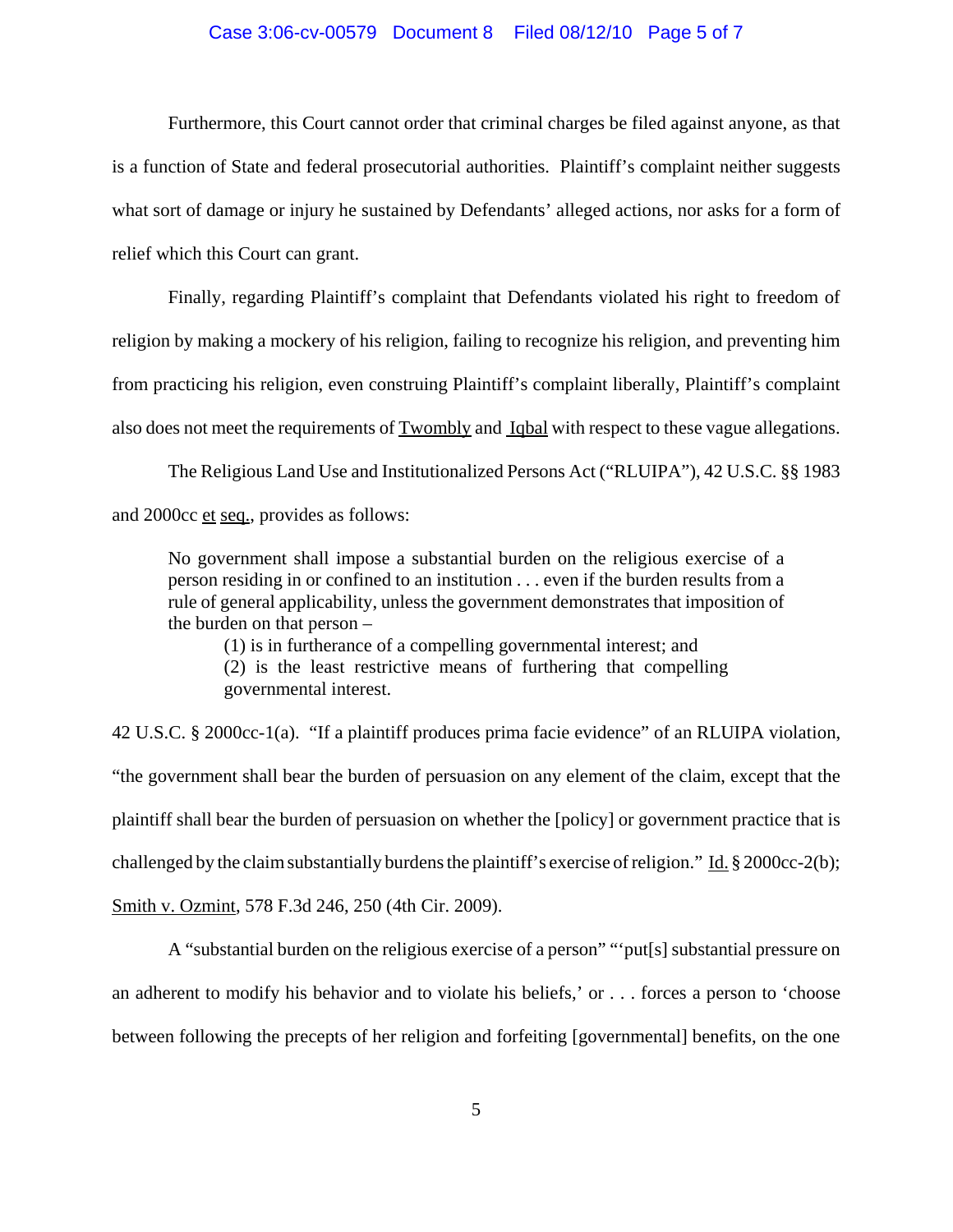### Case 3:06-cv-00579 Document 8 Filed 08/12/10 Page 6 of 7

hand, and abandoning one of the precepts of her religion . . . on the other hand." Id. at 251 (quoting Lovelace v. Lee, 472 F.3d 174, 187 (4th Cir. 2006)).

Plaintiff's complaint does not allege a prima facie case of an RLUIPA violation. Plaintiff provides no details as to how Defendants might have imposed a substantial burden on the exercise of his religion. Notably, Plaintiff complains about events that occurred *during the time* he was "practicing his religion." (Document No. 2, p. 1.)

Based on the foregoing, the undersigned finds that Plaintiff has failed to state a cognizable constitutional claim under which relief can be granted.

#### **PROPOSAL AND RECOMMENDATION**

The undersigned therefore respectfully **PROPOSES** that the District Court confirm and accept the foregoing findings and **RECOMMENDS** that the District Court **DISMISS** Plaintiff's Complaint (Document No. 2), and remove this matter from the Court's docket.

The Plaintiff is hereby notified that this "Proposed Findings and Recommendation" is hereby **FILED**, and a copy will be submitted to the Honorable United States District Judge Robert C. Chambers. Pursuant to the provisions of Title 28, United States Code, Section  $636(b)(1)(B)$ , and Rule 6(e) and 72(b), Federal Rules of Civil Procedure, the Plaintiff shall have seventeen (17) days (fourteen days, filing of objections and three days, mailing/service) from the date of filing of this Proposed Findings and Recommendation within which to file with the Clerk of this Court specific written objections identifying the portions of the Findings and Recommendation to which objection is made and the basis of such objection. Extension of this time period may be granted for good cause.

Failure to file written objections as set forth above shall constitute a waiver of *de novo*